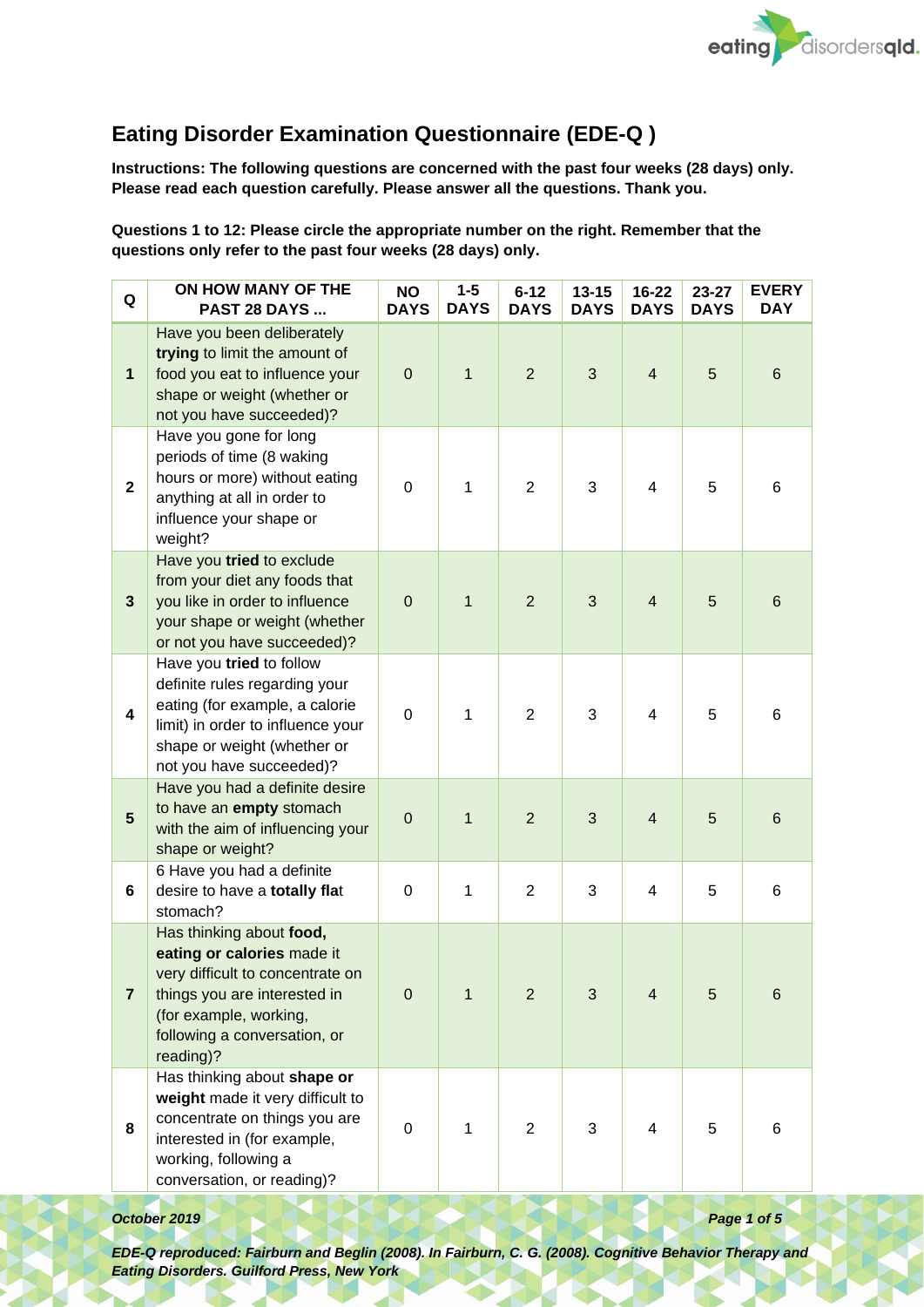

| 9  | Have you had a definite fear of<br>losing control overeating? |  |  |  |  |
|----|---------------------------------------------------------------|--|--|--|--|
| 10 | Have you had a definite fear<br>that you might gain weight?   |  |  |  |  |
|    | Have you felt fat?                                            |  |  |  |  |
| 12 | Have you had a strong desire<br>to lose weight?               |  |  |  |  |

**Questions 13-18: Please fill in the appropriate number in the boxes on the right. Remember that the questions only refer to the past four weeks (28 days).** 

**Over the past four weeks (28 days)….**

| 13 | Over the past 28 days, how many times have you eaten what other people<br>would regards as an unusually large amount of food (given the<br>circumstances)?                                           |  |
|----|------------------------------------------------------------------------------------------------------------------------------------------------------------------------------------------------------|--|
| 14 | On how many of these times did you have a sense of having lost control<br>over your eating (at the time you were eating)?                                                                            |  |
| 15 | Over the past 28 days, on how many DAYS have such episodes of overeating<br>occurred (i.e. you have eaten an unusually large amount of food and have had<br>a sense of loss of control at the time)? |  |
| 16 | Over the past 28 days, how many times have you made yourself sick (vomit)<br>as a means of controlling your shape or weight?                                                                         |  |
| 17 | Over the past 28 days, how many times have you taken laxatives as a means<br>of controlling your shape or weight?                                                                                    |  |
| 18 | Over the past 28 days, how many times have you exercised in a "driven" or<br>"compulsive" way as a means of controlling your weight, shape or amount of<br>fat, or to burn off calories?             |  |

**Questions 19 to 21: Please circle the appropriate number. Please note that for these questions the term "binge eating" means eating what others would regard as an unusually large amount of food for the circumstances, accompanied by a sense of having lost control overeating.**

| Q  |                                                                                                                                                                                                                   | <b>NO</b><br><b>DAYS</b> | $1 - 5$<br><b>DAYS</b>   | $6 - 12$<br><b>DAYS</b> | $13 - 15$<br><b>DAYS</b> | 16-22<br><b>DAYS</b> | $23 - 27$<br><b>DAYS</b> | <b>EVERY</b><br><b>DAY</b> |
|----|-------------------------------------------------------------------------------------------------------------------------------------------------------------------------------------------------------------------|--------------------------|--------------------------|-------------------------|--------------------------|----------------------|--------------------------|----------------------------|
| 19 | Over the past 28 days, on<br>how many days have you<br>eaten in secret (i.e.,<br>furtively)?  Do not<br>count episodes of binge<br>eating.                                                                        | $\Omega$                 | $\mathbf 1$              | $\overline{2}$          | 3                        | $\overline{4}$       | 5                        | 6                          |
|    |                                                                                                                                                                                                                   | None<br>of the<br>times  | A few<br>of the<br>times | Less<br>than<br>half    | Half of the<br>times     | More<br>than<br>half | Most<br>of the<br>time   | Every<br>time              |
| 20 | On what proportion of the<br>times that you have<br>eaten have you felt guilty<br>(felt that you've done<br>wrong) because of its<br>effect on your shape or<br>weight? Do not count<br>episodes of binge eating. | $\Omega$                 | $\mathbf{1}$             | $\overline{2}$          | 3                        | $\overline{4}$       | 5                        | 6                          |

#### *October 2019 Page 2 of 5*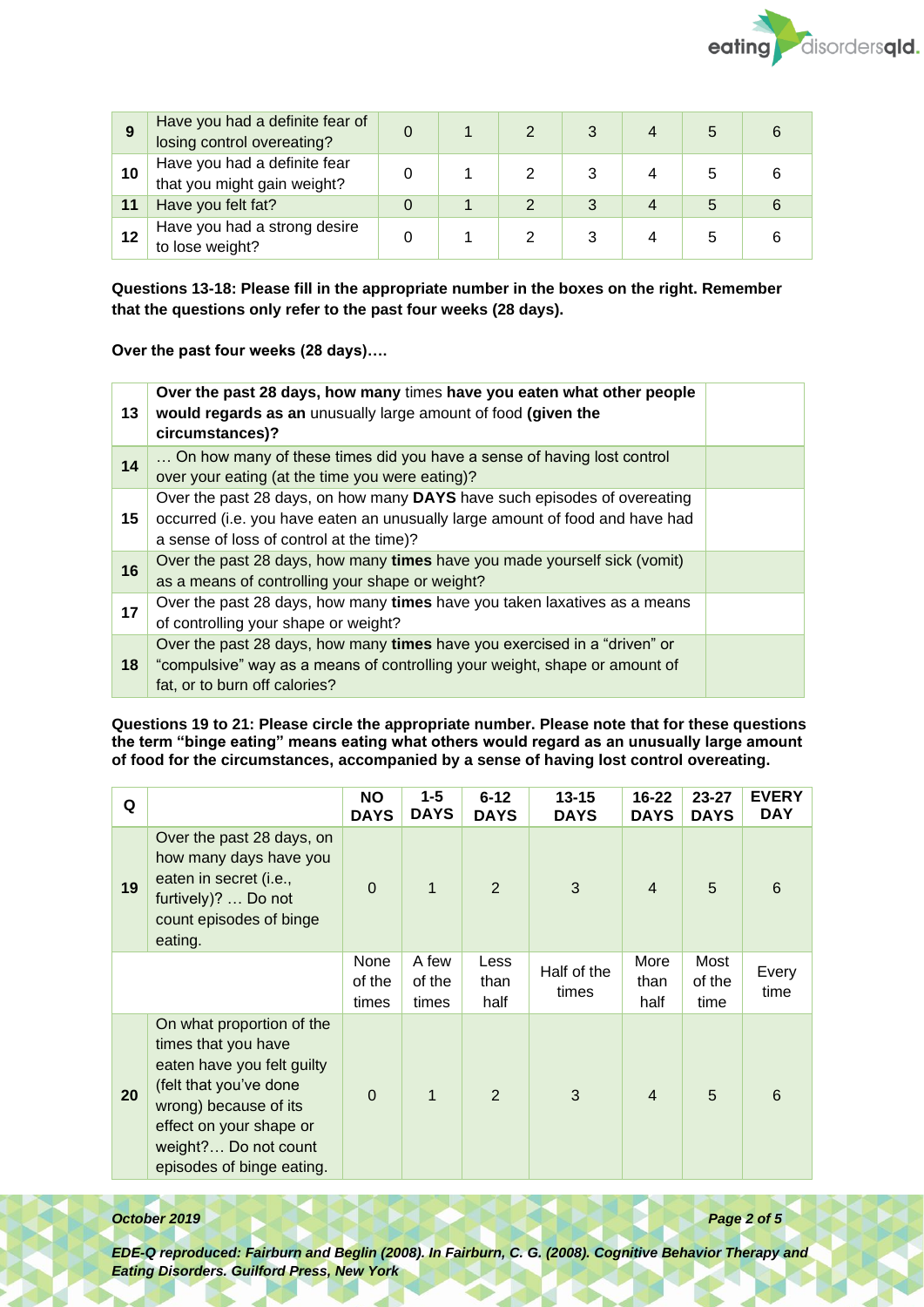

|    |                                                                                                                                              | Not at<br>all | Slightly | Moderately |   | Markedly |  |
|----|----------------------------------------------------------------------------------------------------------------------------------------------|---------------|----------|------------|---|----------|--|
| 21 | Over the past 28 days,<br>how concerned have you<br>been about other people<br>seeing you eat?  Do<br>not count episodes of<br>binge eating. |               | 2        |            | 4 | 5        |  |

**Questions 22 to 28: Please circle the appropriate number on the right. Remember that the questions only refer to the past four weeks (28 days).**

| Q  | ON HOW MANY OF THE<br><b>PAST 28 DAYS</b>                                                                                                                                                 | <b>NOT AT ALL</b> | <b>MARKEDLY</b> |                | <b>MODERATELY</b><br><b>SLIGHTLY</b> |                         |   |   |
|----|-------------------------------------------------------------------------------------------------------------------------------------------------------------------------------------------|-------------------|-----------------|----------------|--------------------------------------|-------------------------|---|---|
| 22 | Has your weight influenced<br>how you think about (judge)?<br>yourself as a person?                                                                                                       | $\overline{0}$    | $\mathbf 1$     | 2              | 3                                    | $\overline{4}$          | 5 | 6 |
| 23 | Has your shape influenced<br>how you think about (judge)?<br>yourself as a person?                                                                                                        | $\overline{0}$    | 1               | $\overline{2}$ | 3                                    | 4                       | 5 | 6 |
| 24 | How much would it have upset<br>you if you had been asked<br>to weigh yourself once a week<br>(no more, or less, often) for<br>the next four weeks?                                       | $\overline{0}$    | 1               | 2              | 3                                    | $\overline{4}$          | 5 | 6 |
| 25 | How dissatisfied have you<br>been with your weight?                                                                                                                                       | 0                 | 1               | 2              | 3                                    | $\overline{\mathbf{4}}$ | 5 | 6 |
| 26 | How dissatisfied have you<br>been with your shape?                                                                                                                                        | $\mathbf 0$       | $\mathbf{1}$    | $\overline{2}$ | 3                                    | $\overline{4}$          | 5 | 6 |
| 27 | How uncomfortable have you<br>felt seeing your body (for<br>example, seeing your shape in<br>the mirror, in a shop window<br>reflection, while undressing or<br>taking a bath or shower)? | $\mathbf 0$       | 1               | 2              | 3                                    | 4                       | 5 | 6 |
| 28 | How uncomfortable have you<br>felt about others seeing your<br>shape or figure (for example,<br>in communal changing rooms,<br>when swimming, or wearing<br>tight clothes)?               | $\overline{0}$    | 1               | $\overline{2}$ | 3                                    | $\overline{4}$          | 5 | 6 |

**What is your weight at present? (Please give your best estimate) \_\_\_\_\_\_\_\_\_\_\_\_**

What is your height? (Please give your best estimate) \_\_

**If female, over the past three to four months have you missed any menstrual periods? (please circle) YES NO**

**If so, how many? \_\_\_\_\_**

**Have you been taking the "pill"? (please circle) YES NO**

#### *October 2019 Page 3 of 5*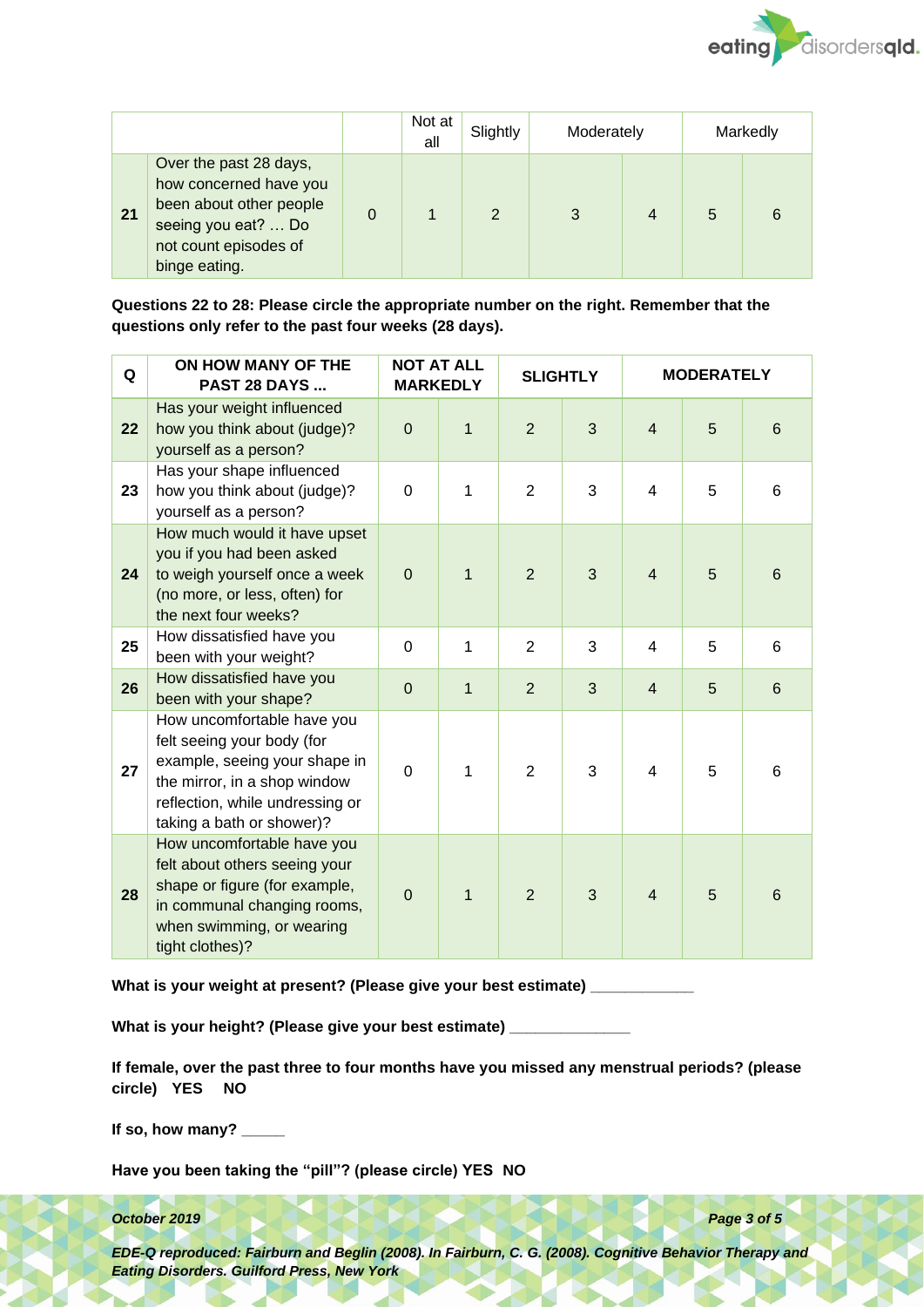

# **EDE-Q -** Subscale Item Scoring

| Question                               | <b>Subscale Item no.1: Restraint</b> | <b>Score</b> |
|----------------------------------------|--------------------------------------|--------------|
| 1                                      | <b>Restraint overeating</b>          |              |
| $\mathbf{2}$                           | Avoidance of eating                  |              |
| $\mathbf{3}$                           | Food avoidance                       |              |
| 4                                      | <b>Dietary Rules</b>                 |              |
| 5                                      | Empty stomach                        |              |
| Subscale Item = (total score $\div$ 5) |                                      |              |

| Question                               | <b>Subscale Item no. 2: Eating Concern</b>     | <b>Score</b> |
|----------------------------------------|------------------------------------------------|--------------|
| 7                                      | Preoccupation with food, eating or<br>calories |              |
| 9                                      | Fear of losing control overeating              |              |
| 19                                     | Eating in secret                               |              |
| 21                                     | Social eating                                  |              |
| 20                                     | Guilt about eating                             |              |
| Subscale Item = (total score $\div$ 5) |                                                |              |

| Question                               | <b>Subscale Item no. 3: Shape Concern</b> | <b>Score</b> |
|----------------------------------------|-------------------------------------------|--------------|
| 6                                      | Flat stomach                              |              |
| 8                                      | Preoccupation with shape or weight        |              |
| 10                                     | Fear of weight gain                       |              |
| 11                                     | Feelings of fatness                       |              |
| 23                                     | Importance of shape                       |              |
| 26                                     | Dissatisfaction with shape                |              |
| 27                                     | Discomfort seeing body                    |              |
| 28                                     | Avoidance of exposure                     |              |
| Subscale Item = (total score $\div$ 8) |                                           |              |

*October 2019 Page 4 of 5*